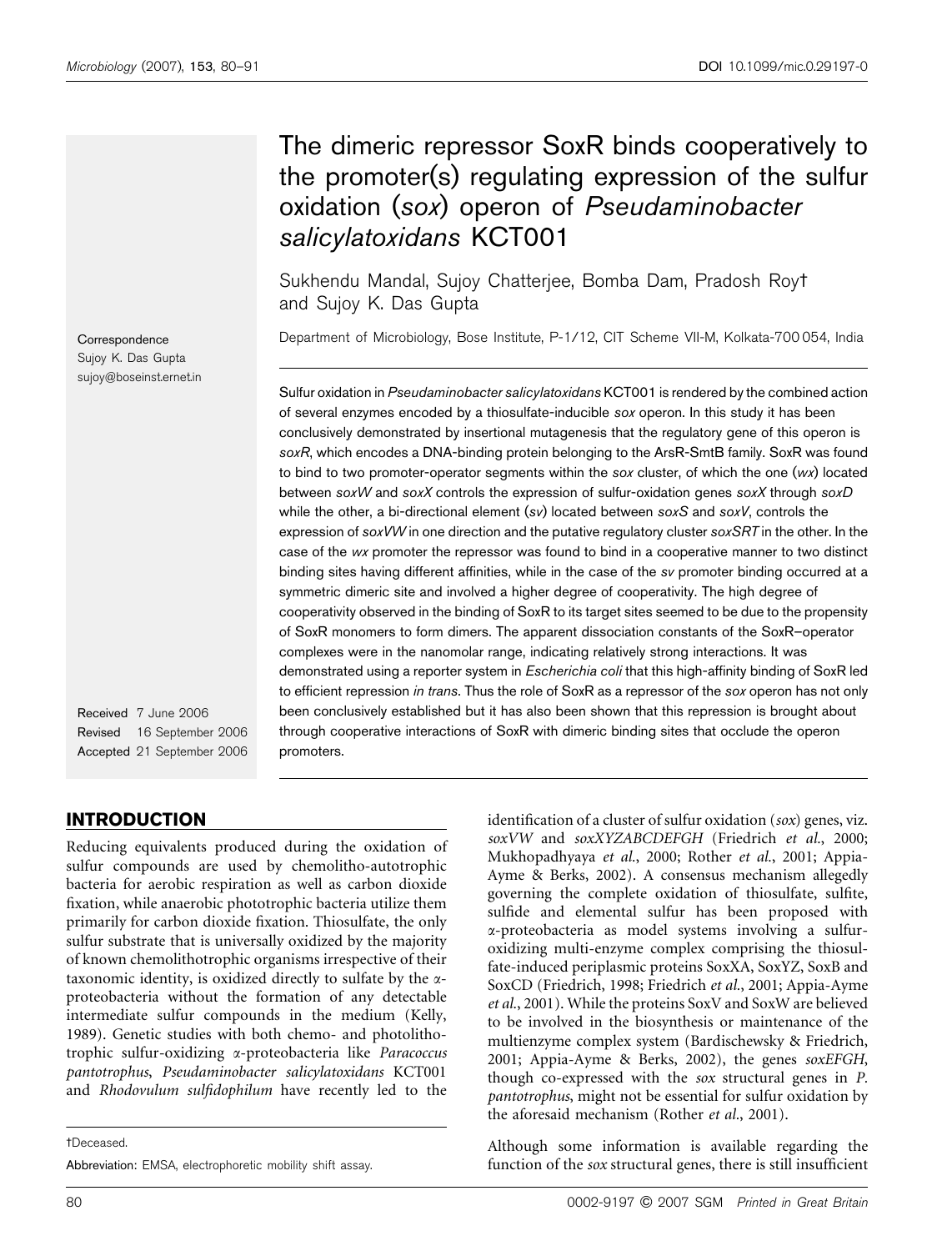knowledge about the regulation of their expression. While mutational and physiological studies with *Pseudaminobacter salicylatoxidans* KCT001 had previously indicated that the gene cluster *soxSRT* could be associated with the regulation of this operon (Lahiri *et al.*, 2006), insertional mutagenesis of *soxS* of *Paracoccus pantotrophus* resulted in low levels of constitutive expression of *sox* genes (Rother *et al.*, 2005). This low-level constitutive expression in *soxS*-inactivated mutants was however attributed to a polar effect on *soxR*, as the mutant phenotype could be suppressed by the introduction of a plasmid carrying a DNA fragment corresponding to *soxR*. Although these observations suggested a possible role for SoxR as a repressor, it is still necessary to obtain more direct evidence by inactivating *soxR* itself and investigating the resulting phenotype. Moreover, although the ability of the SoxR to bind with DNA sequences had been demonstrated earlier, no detailed analysis of binding isotherms and/or delineation of binding sites had been performed.

Previous theoretical investigations by our laboratory with the SoxR of *Pseudaminobacter salicylatoxidans* KCT001, the model organism of the present study, had revealed that the protein was capable of binding as a dimer to regulatory regions within the *sox* cluster (Bagchi *et al.*, 2005). The general lack of detailed knowledge regarding the repressor function of SoxR and the availability of a hypothetical model for the binding of *P. salicylatoxidans* KCT001 SoxR to its target site motivated us to express SoxR of this organism in *Escherichia coli* and use the purified protein to study its DNA-binding activities. The present investigation not only provides conclusive evidence for the repressor function of SoxR but also offers new insights into the understanding of the binding sites as well as the mechanism of binding of SoxR to different regions within the *sox* locus (Fig. 1).

### METHODS

Bacterial strains, plasmids and growth conditions. The bacterial strains and plasmids used in this study and their sources are listed in Table 1. *E. coli* XL-1 Blue (Bullock *et al.*, 1987) or TOP10 was used for cloning experiments, expression work and promoter assays. For promoter assays a  $\beta$ -galactosidase-based reporter plasmid (pSD5B) was used (Jain *et al.*, 1997). Originally, the vector was constructed for studying mycobacterial promoters. However, pSD5B is equally effective as a promoter-probe vector for *E. coli*. Luria–Bertani broth (LB) and Luria–Bertani agar (LA) media respectively were used for growing and maintaining strains of *E. coli* (at 37 °C) as well as *Pseudaminobacter salicylatoxidans* strain KCT001 (Mukhopadhyaya *et al.*, 2000; Deb *et al.*, 2004) and its mutant (at 30 °C). *E. coli* TOP10 used in experiments involving arabinose regulator expression was grown in RM medium (pH 7.4) containing M9 salts (Na<sub>2</sub>HPO<sub>4</sub> 6 g, KH<sub>2</sub>PO<sub>4</sub> 3 g, NaCl 0.5 g and NH<sub>4</sub>Cl 1 g per litre water), 2 % (w/v) Casamino acids and 1 mM  $MgCl<sub>2</sub>$ . Filter-sterilized 0.2 % (w/v) arabinose (or glucose) was added when needed. For physiological studies related to sulfur lithotrophic functions, the cells were grown in MS medium (NH<sub>4</sub>Cl, 1 g; Na<sub>2</sub>HPO<sub>4</sub>, 7.9 g;  $KH_2PO_4$ , 1.5 g; MgSO<sub>4</sub>, 0.5 g and 5 ml trace metal solution per litre water; Vishniac & Santer, 1957) supplemented with filter-sterilized 40 mM thiosulfate (MST) or 18.5 mM succinate (MSS).

Construction of the sox $R$ :: $\Omega$ -kanamycin insertion mutant strain. *soxR* was disrupted by inserting the kanamycin cassette derived from pUC4K (Amersham) through the recombinant suicide plasmid pKSRTKm by gene replacement. A 1.5 kb PCR amplicon consisting of the *V'SRT'* genomic region was generated using the primer pair TR (5'-CGGAATTCGAAACACCCACCACGACAA-3') and VR (5'-GCTCTAGAGGCGAGACGAATGACAGAAG-3') with KCT001 genomic DNA by the aid of proofreading *Taq* polymerase. The purified amplicon was subjected to restriction digestion by *Eco*RI and *Xba*I, as the primer TR has an *Eco*RI and VR has a *Xba*I site in the 5' region. The digested and subsequently purified fragment was ligated with the *Eco*RI- and *Xba*I-digested suicide vector pKAS32 (Skorupski & Taylor, 1996). The ligated mixture was transformed into the l-*pir*-containing competent *E. coli* SY327 strain (Miller & Mekalanos, 1988). Recombinant colonies were selected and confirmed by both restriction digestion and PCR with insertspecific primer. The recombinant pKSRT suicide plasmid was digested with *Xho*I, for which there is one site within the inserted soxR gene of the V'SRT' fragment. A SalI-digested kanamycin cartridge from pUC4K was introduced into the *Xho*I site of pKSRT. The resulting pKSRTKm plasmid was selected on kanamycin plates and confirmed by restriction digestion. The pKSRTKm-containing *E. coli* SY327 was conjugated with KCT001SR. The transconjugants with single crossovers were streptomycin sensitive because of the presence of *rpsL* provided with pKAS32. The transconjugants with double crossovers were selected by their streptomycin-resistant phenotype. The recombinant strain was confirmed by PCR and Southern blotting.

Substrate-dependent oxygen consumption. KCT001 (wild-type) and KCT001SR:: $\Omega$ *soxR* (mutant) were grown in LB medium overnight at 30 °C. Experimental MST and MSS media were inoculated with equal amounts of overnight-grown LB culture. Growing cells were harvested at different time intervals by centrifugation, washed, and resuspended in sodium phosphate buffer (100 mM, pH 8.0). The sulfur-oxidizing activity of whole cells was determined polarographically with a biological oxygen monitor having a Clark-type oxygen



Fig. 1. Physical map of the sox gene cluster of P. salicylatoxidans KCT001. Horizontal arrows indicate the ORFs and their direction of transcription. ORFs are not in exact scale. Upward vertical arrows demarcate the two binding sites (sv and wx) of SoxR.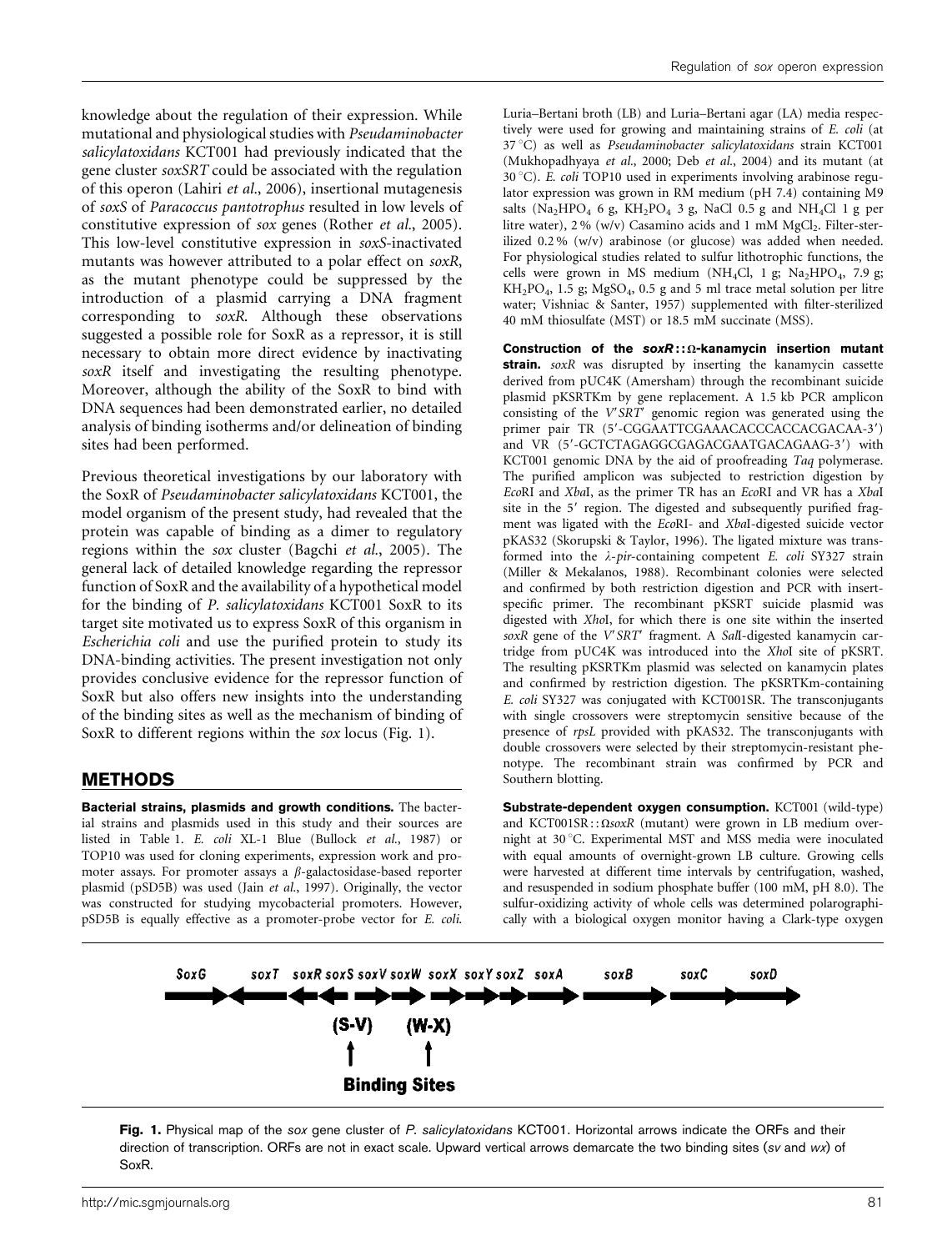| Strain or plasmid                           | Relevant characteristics                                                                                                    | Reference/source                                             |  |
|---------------------------------------------|-----------------------------------------------------------------------------------------------------------------------------|--------------------------------------------------------------|--|
| Escherichia coli                            |                                                                                                                             |                                                              |  |
| XL-1 Blue                                   | recA1 lac endA1 gyrA46 thi hsdR17 supE44 relA1 [F' proAB<br>$lacI^{q}Z\Delta M15$ Tn $10(Tet^{r})$ ]                        | Bullock et al. (1987); Stratagene                            |  |
| TOP <sub>10</sub>                           | F <sup>-</sup> mcrA Δ(mrr-hsdRMS-mcrBC) φ80lacZ ΔM15ΔlacX74 deoR<br>recA1 araD139 Δ(araA-leu)7697 galU galK rpsL endA1 nupG | Invitrogen                                                   |  |
| SY3272pir                                   | $\Delta (lac \text{ pro})$ argE (Am) recA (Rif) nalA $\lambda$ pir                                                          | Miller & Mekalanos (1988)                                    |  |
| M <sub>15</sub>                             | K12 derivative                                                                                                              | Qiagen                                                       |  |
| Sulfur chemolithotrophs                     |                                                                                                                             |                                                              |  |
| Pseudaminobacter<br>salicylatoxidans KCT001 | Wild-type, Sox <sup>+*</sup>                                                                                                | Deb et al. (2004); Mukhopadhyaya<br>et al. (2000); DSM 13826 |  |
| KCT001SR                                    | $Sox^+$ Sm <sup>r</sup> Rif <sup>e</sup> (spontaneous mutant of KCT001)                                                     | Mukhopadhyaya et al. (2000)                                  |  |
| $KCT001$ SRQR                               | soxR:: Ω Km (soxR-inactivated KCT001SR)                                                                                     | This study                                                   |  |
| Plasmids                                    |                                                                                                                             |                                                              |  |
| pUC4K                                       | pUC vector carrying the kanamycin cassette from Tn903; Kan <sup>r</sup> Ap <sup>r</sup>                                     | Amersham                                                     |  |
| pKAS32                                      | Cloning vector with dominant rpsL gene                                                                                      | Skorupsky & Taylor (1996)                                    |  |
| pKSRT                                       | pKAS containing part of soxV, soxS, soxR and part of soxT                                                                   | This study                                                   |  |
| pKSRTKm                                     | pKSRT with soxR inactivated by kanamycin cassette                                                                           | This study                                                   |  |
| PQE30                                       | $Apr$ Cm <sup>r</sup> T5 promoter [His] <sub>6</sub>                                                                        | Qiagen                                                       |  |
| pQER                                        | soxR ORF cloned in BamHI-HindIII site of pQE30                                                                              | This study                                                   |  |
| pBAD                                        | $Apr$ ara promoter                                                                                                          | Invitrogen                                                   |  |
| pBADR                                       | soxR ORF cloned in BamHI-HindIII site of pBAD                                                                               | This study                                                   |  |
| pSD5B                                       | Promoter-probe vector; Km <sup>r</sup>                                                                                      | Jain et al. (1997)                                           |  |
| pSDSV                                       | S-V intergenic region cloned in XbaI site of pSD5B                                                                          | This study                                                   |  |
| pSDVS                                       | S-V intergenic region cloned in reverset orientation in XbaI site<br>of pSD5B                                               | This study                                                   |  |
| pSDWX                                       | W-X intergenic region cloned in XbaI site of $pSD5-\beta$ -Gal                                                              | This study                                                   |  |

\*Ability to oxidize reduced sulfur compounds and chemolithotrophic growth is denoted by Sox+.

electrode (Yellow Springs Instrument Co.) at 30 °C. The final assay volume was 3 ml and the cells were suspended in 100 mM phosphate buffer at pH 8.0. Calculations were made on the basis of an oxygen concentration of 236  $\mu$ M in air-saturated buffer at 30 °C (Meulenberg *et al.*, 1992). Oxygen consumption rates were corrected for chemical or auto-oxidation of substrates and endogenous respiration rates.

Construction of recombinant expression plasmids. The *soxR* gene was PCR amplified for in-frame insertion into the N-terminal His-tag expression vector pQE30 (Qiagen). The forward primer (5'-GTCATAGGATCCATGCATGGGAACCCGCAA-3') that was used in the above amplification carried a unique *BamHI* site at the 5' end of the gene, while the reverse primer (SoxRC) (5'-GCCAGCAAGCTTCCTTGGCGGATTGTTATT-3') carried a *Hin*dIII site located 13 nucleotides downstream from the TAA translation stop codon. The amplified DNA fragment was digested with *Bam*HI and *Hin*dIII and ligated into the same sites of pQE30 to generate the recombinant plasmid construct pQER, which was subsequently transformed into competent *E. coli* XL-1 Blue (Bullock *et al.*, 1987). SoxR was also expressed from the tightly regulated arabinose-inducible promoter using the vector pBAD (Invitrogen). The *Bam*HI- and *Hin*dIII-digested *soxR*-containing fragment of pQER was ligated with *Bgl*II- and *Hin*dIII-digested pBAD to generate recombinant construct pBADR. The inserted DNA fragments were sequenced from the expression vectors to check the coding frame and for any misincorporation of nucleotide(s) in the course of polymerization during PCR.

Expression and purification of recombinant SoxR. Recombinant SoxR was overproduced in *E. coli* M15 cells. The cells were grown at 37 °C in 500 ml LB containing appropriate antibiotic selection up to an  $OD_{600}$  of 0.7. Expression of SoxR was induced by adding 1 mM IPTG. In the case of expression from pBADR, induction was done by adding 0.2 % (w/v) arabinose. Whenever tight repression of expression from pBADR was necessary, 0.2 % (w/v) glucose was added in place of arabinose. For purification of recombinant SoxR, the pQE-based IPTG-inducible system (pQER) was preferred, as in this case the protein was tagged with six histidine residues. IPTG-induced *E. coli* cells harbouring pQER were grown for 4 h, after which the cells were harvested, washed with 0.9% (w/v) NaCl, resuspended in lysis buffer (50 mM  $\text{NaH}_2\text{PO}_4$ , 300 mM NaCl and 10 mM imidazole) and lysed by sonication. The insoluble materials were separated by centrifugation (10 000  $g$ ). The soluble fraction was applied to a  $Ni^{2+}-NTA$  agarose column (Qiagen) equilibrated with lysis buffer. The column was washed with 10 volumes of lysis buffer and the protein was eluted with a 20 ml linear gradient of imidazole (20–500 mM) in the same buffer. The fraction was assessed for its purity by 12.5 % SDS-PAGE. Fractions containing SoxR protein were pooled and dialysed against storage buffer (50 mM NaH2PO<sup>4</sup> , 250 mM NaCl, 0.1 mM EDTA and 10 %, v/v, glycerol) for 10 h at  $4^{\circ}$ C.

Gel retardation assay. For the electrophoretic mobility shift assay (EMSA), promoter fragments derived from the intergenic region between *soxS–soxV* (*sv*) and *soxW–soxX* (*wx*) (Fig. 1) were amplified using  $\gamma$ -<sup>32</sup>P-labelled primers SR (5'-GTCGCCACCATTACCAGTG-3')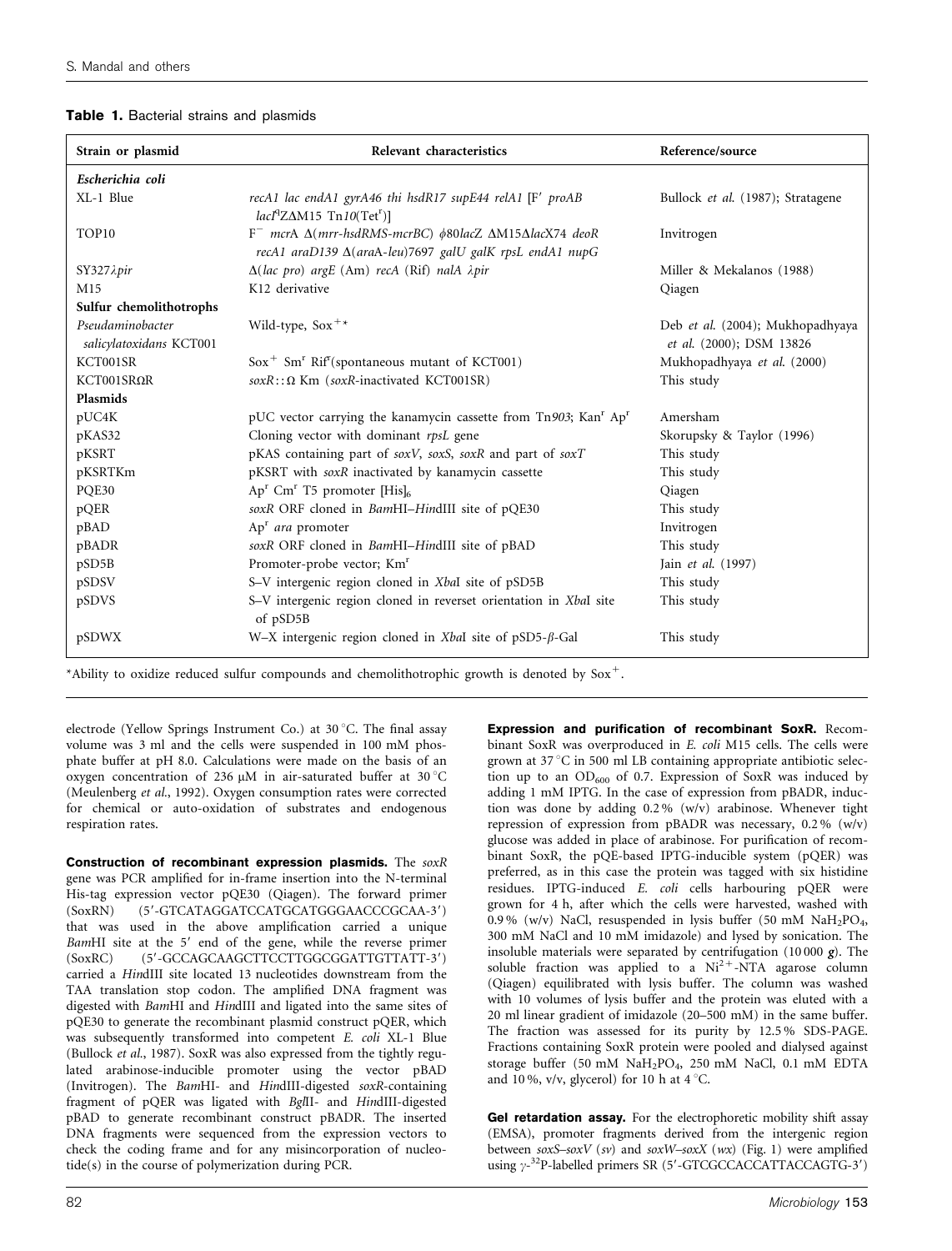and VR (5'-GGCGAGACGAATGACAGAAG-3') for *sv*, and WF (5'-GCTCTAGAAGGAGTAGTTCACAGGGTTT-3') and XR (5'-GCT-CTAGATCATATCTCTGCCCCTCCA-3') for wx, in PCR using the KCT001 genomic DNA as template. Primer labelling was done by kinasing 10 pmol of the desired primer with  $[y^{-32}P]ATP$  (BRIT, Bombay, India) and T4 polynucleotide kinase (New England Biolabs), the product being used directly in PCR after heat inactivation. The PCR product was purified using a PCR purification kit (Qiagen). The binding reaction mixture (30 µl final volume), unless mentioned otherwise, contained the desired amount of purified protein,  $3 \mu$ l  $10 \times$  binding buffer (100 mM Tris/HCl pH 8, 300 mM NaCl, 30 mM MgCl<sub>2</sub>, 1 mM EDTA, 20%, v/v, glycerol) and 1 µg salmon sperm DNA. Reaction mixtures were preincubated for 10 min followed by a further 10 min incubation on ice after adding 10 000 c.p.m. of labelled DNA amplicon. The reaction mixtures were separated on a 5 % native polyacrylamide gel (following pre-run at 100 V for 1 h) by electrophoresis in  $0.5 \times$  Tris/borate buffer (50 mM Tris/borate, 1 mM EDTA) at 200 V for 3–4 h at  $4^{\circ}$ C. Following electrophoresis, gels were vacuum dried and the bands were visualized by autoradiography. For quantification, intensities of bands corresponding to SoxR-bound and free DNAs were densitometrically estimated using an imaging densitometer (Bio-Rad GS-700).

**DNase I footprint assay.** DNase I footprint analysis was performed with the above-mentioned probe. Approximately 0.31 pmol labelled DNA was incubated with SoxR protein for 20 min at room temperature. Then 50 ng DNase I (Sigma) was added and incubated for 3 min at room temperature. Digests were stopped with DNase I stop solution (50 mM Tris/HCl pH 8, 50 mM EDTA, 2 %, w/v, SDS and 0.4 mg proteinase K ml<sup>-1</sup>). Digested DNA fragments were resuspended in loading buffer [98 % (v/v) deionized formamide, 10 mM EDTA, 0.025 % (w/v) xylene cyanol and 0.025 % (w/v) bromophenol blue], boiled for 5 min followed by rapid chilling and separated by gel electrophoresis on an 8 % (w/v) urea/Tris/borate/EDTA sequencing gel at 1200 V for 3.5–4 h. The gel was dried on Whatman paper and exposed to Kodak BioMax film. An  $A + G$  ladder was prepared with 0.31 pmol labelled DNA according to standard protocol (Sambrook & Russell, 2001) and analysed along with the digested DNA.

Promoter construct and co-transformation. The *sv* and *wx* intergenic regions were amplified from KCT001SR genomic DNA with primer pairs SR1 (5'-GCTCTAGAGTCGCCACCATTAC-CAGTG-3') and VR1 (5'-GCTCTAGAGGCGAGACGAATGACA-GAAG-3') for the *sv* operator/promoter region, and WF1 (5'-GCTCTAGAAGGAGTAGTTCACAGGGTTT-3') and XR1 (5'-GCTCTAGATCATATCTCTGCCCCTCCA-3') for the wx operator/ promoter region. All the primers have *XbaI* sites in their 5' ends. The *Xba*I-digested amplicons were cloned upstream of the *lacZ* cartridge in the promoter-probe vector pSD5B, resulting in the recombinant plasmid pSDSV (*sv* promoter which expresses *soxVW*), pSDVS (containing the *sv* region in the opposite orientation, *soxSRT* direction) and pSDWX (*wx* promoter which expresses *soxX–D*). To set up complementation experiments, promoter constructs (see Fig. 6) based on pSD5B (Jain *et al.*, 1997) were cotransformed into *E. coli* along with either an IPTG- (pQER) or arabinose (pBADR) inducible SoxR construct. The cotransformed vector systems are compatible, as pSD5B replicates using a p15A origin and has kanamycin as a selectable marker, whereas pQER or pBADR uses a ColE1 origin and has ampicillin as marker. Cotransformed cells were thus selected on LB agar plates containing kanamycin and ampicillin (50  $\mu$ g ml<sup>-1</sup> each). Transformed colonies were grown in LB with kanamycin and ampicillin for promoter assays.

b-Galactosidase assay. Overnight cultures of *E. coli* XL-1 Blue harbouring promoter constructs with or without *soxR* coexpression were grown under specified conditions and subjected to promoter assays as described by Sambrook & Russell (2001). One millilitre of the culture was pelleted by centrifugation and suspended in 0.5 ml Z

buffer (Na<sub>2</sub>HPO<sub>4</sub>, 16.1 g; NaH<sub>2</sub>PO<sub>4</sub>, 5.5 g; KCl, 0.75 g; MgSO<sub>4</sub>, 0.24 g and 50 mM mercaptoethanol per litre water). The cells were permeabilized by adding one drop of 0.1 % (w/v) SDS and two drops of chloroform with mixing. The reaction mixture contained 0.2 ml of cells, 0.1 ml of 8 mg  $\widetilde{ml}^{-1}$  ONPG and 0.7 ml of Z buffer. Enzyme activity was estimated from the release of nitrophenol, which was detected spectrometrically at 420 nm and was expressed in Miller units (Miller, 1972).

Immunological analysis. To monitor the induced synthesis of SoxR in *E. coli* Western blot analysis using anti-His antibody (Qiagen) was performed. Equal amounts of cytosolic proteins extracted from *E. coli* cells expressing His<sub>6</sub>-tagged SoxR were resolved on 12.5 % polyacrylamide gels and subsequently transferred electrophoretically to Nytran membrane at 80 mA constant current for 50 min according to standard protocol (Towbin *et al.*, 1979). The membranes were probed with anti-His antibody as primary antibody and anti-rabbit IgG–alkaline phosphatase conjugate as the secondary antibody. A chromogenic (NBT-BCIP) method was used to detect the desired band, following the instruction manual (Roche Applied Science).

Protein cross-linking assays. Multimer formation was studied using glutaraldehyde cross-linking assays (Randell & Coen, 2004). Purified SoxR protein was incubated for 10 min with 0.005 % and 0.01 % (v/v) glutaraldehyde and analysed by SDS-PAGE. To investigate the effect of SoxR binding to DNA sequences on the multimerization of the protein, PCR-amplified DNA fragments representing SoxR-binding sites were incorporated in increasing concentrations in the cross-linking assay. The protein profile was analysed by SDS-PAGE and visualized by staining with Coomassie blue.

Dynamic light scattering on SoxR. The dynamic light scattering experiment was performed in a Zetasizer Nano ZS instrument (Malvern Instruments). The measurements were carried out in 50 mM phosphate buffer (pH 8.0) containing 100 mM NaCl and 10 % (v/v) glycerol. The purified protein sample was passed twice through a filter membrane of 0.22  $\mu$ m pore size. The protein concentration of the sample was then measured by the Lowry method and the sample diluted accordingly during the light-scattering measurements. All the light-scattering measurements were performed at  $25^{\circ}$ C. A single run represents an average of 20 independent 10 s runs.

## RESULTS

#### Effect of soxR inactivation on expression of the sox locus

*soxR* of *P. salicylatoxidans* KCT001 was insertionally inactivated, and the sulfur utilization capability and growth of the resulting mutant were compared with those of the wildtype. The cells were grown in either heterotrophic medium (MSS) or autotrophic medium (MST). At defined intervals, cells were harvested and the level of Sox activity monitored by incubating the cells transiently in the presence of thiosulfate. The µmol oxygen consumed per minute per mg total protein in the process of oxidizing thiosulfate was used as the parameter for Sox activity. The wild-type showed no activity in heterotrophic medium, indicating tight repression of the operon in the absence of thiosulfate (Fig. 2a). In contrast, the mutant showed high level of activity in heterotrophic medium, comparable to the activity observed when the wild-type was grown under autotrophy (Fig. 2a). These results indicate clearly that SoxR acts as the repressor.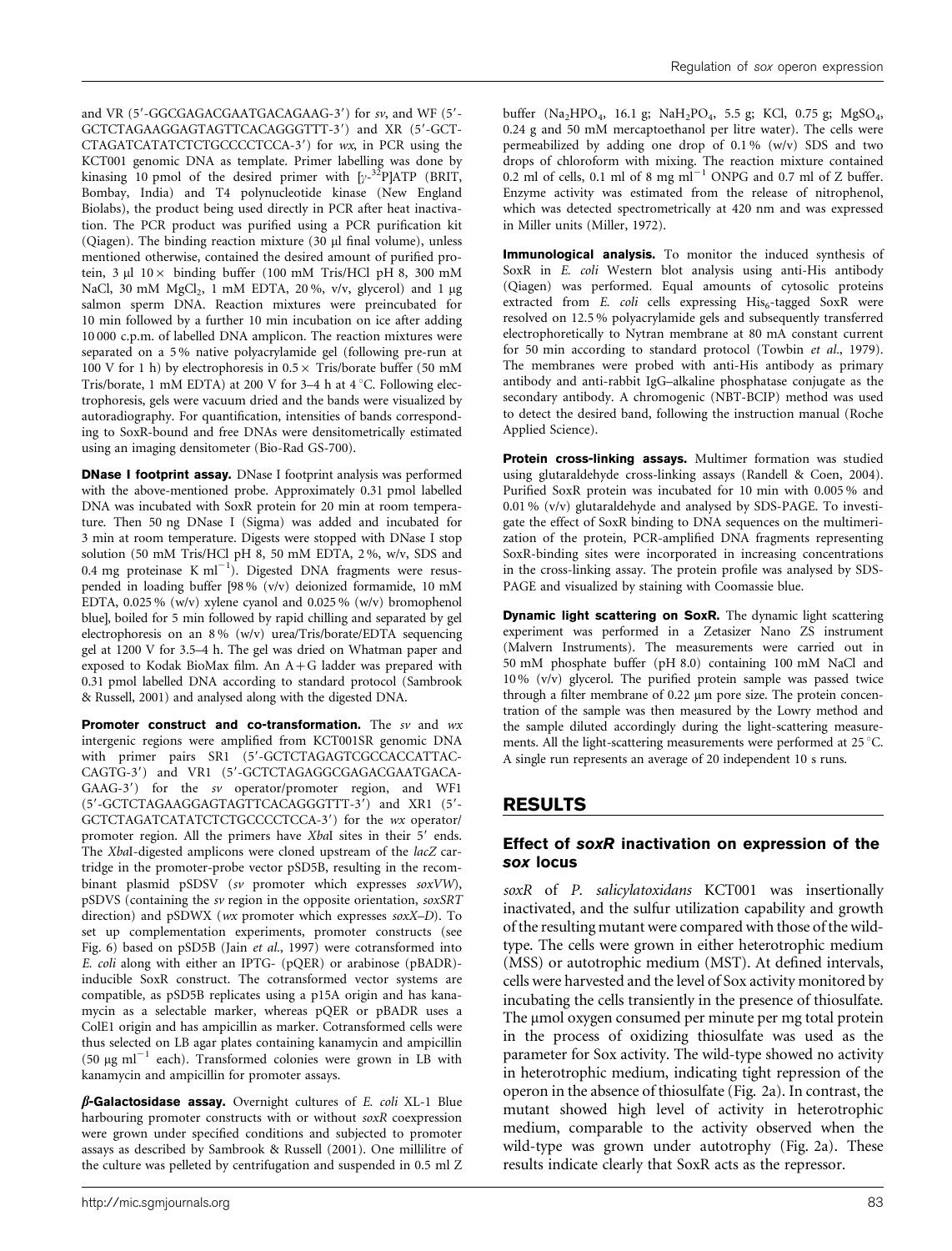

Fig. 2. Sox activity (a) and cellular yield (b) of P. salicylatoxidans KCT001 and the soxR-inactivated mutant grown in heterotrophic and autotrophic media. Overnight-grown KCT001 and its mutant were inoculated into the desired media and samples were removed at defined time intervals. The Sox activity, expressed as oxygen consumption, was measured by incubating the harvested cells in an assay buffer containing thiosulfate for 5 min.  $O<sub>2</sub>$  consumption (a) and growth (b) of heterotrophically grown  $(①)$  and autotrophically grown  $( \circ )$  wild-type and heterotrophically grown  $(\blacksquare)$  and autotrophically grown  $(\square)$  mutant.

#### DNA-binding activity of SoxR

The recombinant SoxR was overexpressed and subsequently purified for investigating its DNA-binding properties. Two SoxR-binding regions were chosen based on the DNAbinding studies performed with *Paracoccus pantotrophus*. The binding regions were designated either *sv* or *wx*, representing the intergenic regions between *soxS–soxV* and *soxW–soxX*, respectively. Concentration-dependent increase in SoxR binding to *sv* and *wx* regions was observed (Fig. 3). In the case of *wx* and *sv*, 50 % of the probe was bound at SoxR concentrations of 150 nM and 70 nM, respectively. These values therefore represent approximate dissociation constants for SoxR binding to the respective sites. The binding was analysed by fitting the data into a two-site binding model represented by the following equations:

$$
F_0 = 1/(1 + A_1.X + A_2.X^2)
$$
  
\n
$$
F_1 = A_1.X/(1 + A_1.X + A_2.X^2)
$$
  
\n
$$
F_2 = A_2.X^2/(1 + A_1.X + A_2.X^2)
$$



Fig. 3. Interaction of SoxR with its binding sites in the sox operon. (a) EMSAs with  $wx$  site: lanes  $1-12$  were supplied with increasing amounts (0, 10, 20, 30, 40, 50, 100, 300, 400, 500, 800, 1600 nM, respectively) of SoxR. (b) Binding data were fitted to a two-site model as described in Results.  $\blacktriangle$ , Free probe;  $\blacktriangleright$ , C1 complex;  $\blacklozenge$ , C2 complex. (c) Interaction of SoxR with sv binding sites. EMSAs with sv intergenic region. Binding was carried out with increasing concentrations of SoxR (lanes 1 to 12: 0, 8, 16, 25, 33, 44, 55, 66, 100, 111, 132 and 166 nM SoxR, respectively) (d) Binding data were fitted to a two-site model as described in Results. A, Free probe;  $\blacksquare$ , C2 complex.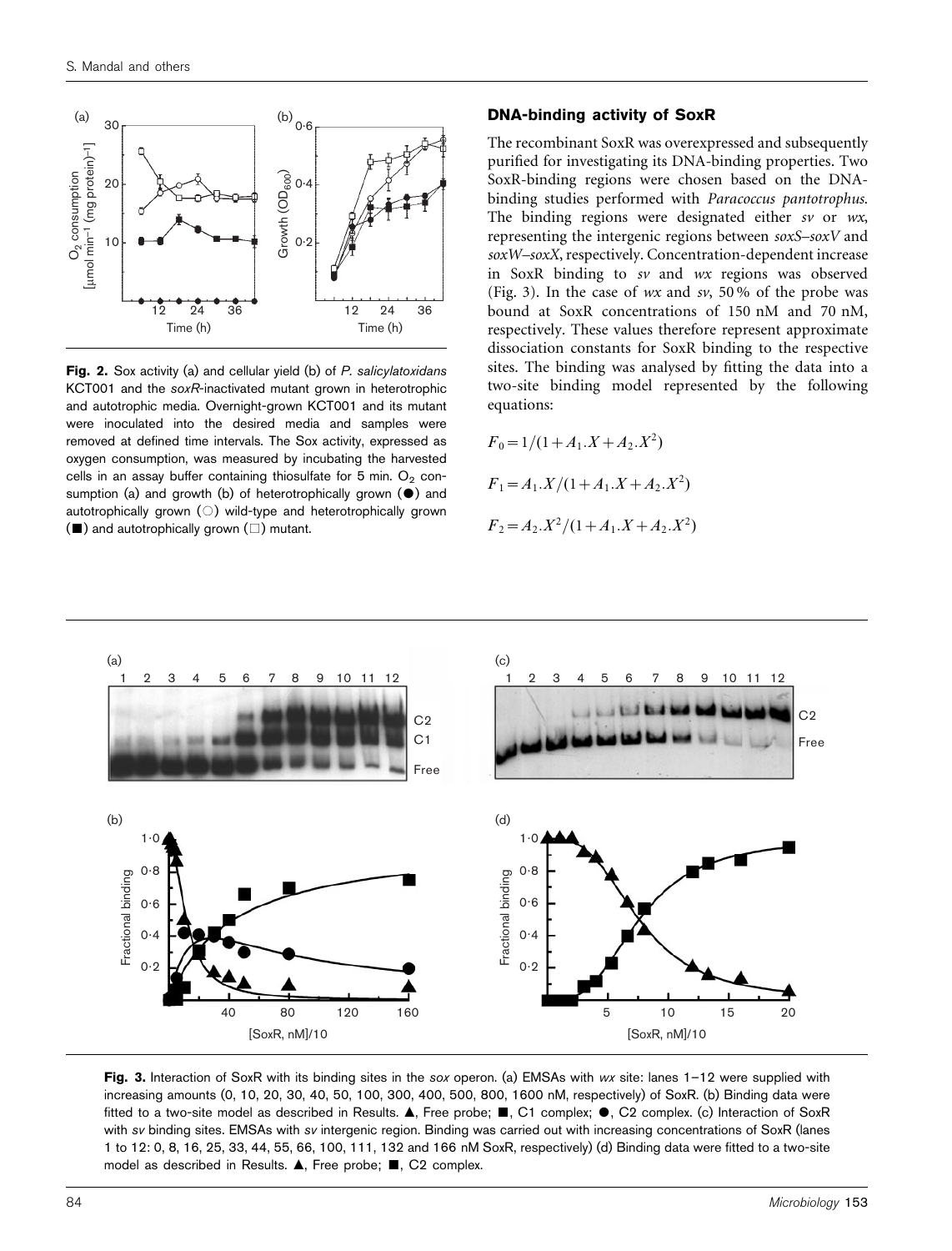$F_0$ ,  $F_1$  and  $F_2$  represent the fraction unbound and fraction in the liganded states  $(1 \text{ or } 2)$ ,  $A_1$ ,  $A_2$  are the macroscopic association constants and *X* is the concentration of free ligand. The values of  $A_1$  and  $A_2$  thus obtained in the case of wx were approximately  $4 \times 10^7$  M<sup>-1</sup> and  $10^{16}$  M<sup>-2</sup>, respectively. When a binding phenomenon involving two sites is non-cooperative it is expected that  $A_2 = (A_1^2)/4$ . However, it is apparent that  $A_2 > (A_1^2)/4$ ; hence the phenomenon is cooperative. In the case of *sv*, which gives a single complex, curve fitting was attempted using two- as well as single-site binding models. The data could be fitted to the two-site model, described above (Fig. 3b, d), but not adequately to the single-site model (analysis not shown). This suggests that binding to *sv*, like that to *wx*, also involves two sites. In the case of *sv*  $A_2$  was 10<sup>16</sup> M<sup>-2</sup> but  $A_1$  became vanishingly small and could not be accurately determined. The cooperativity of binding in the case of the *sv* region is thus even higher than for *wx*. The complex that is visible in the case of *sv* is possibly C2. The C1 complex is not detectable in the case of *sv*, apparently due to the phenomenon being strongly cooperative, resulting in suppression of the C1 complex.

#### Defining the core binding sequences

To identify the exact binding sites of the transcription regulator SoxR within the *sv* and *wx* promoter regions, DNase I footprinting experiments were performed using the PCR amplicons used in the EMSA. Addition of SoxR to the sample resulted in distinct DNase I footprints. In the case of *wx* two distinct but closely juxtaposed regions could be identified (Fig. 4a). However, the two sites seem to have different affinities (Fig. 4b). The high-affinity site gave footprints at relatively low concentrations. In contrast to *wx* the *sv* region gave a single footprint (Fig. 4c). This is consistent with the single complex demonstrated in the EMSA. The core elements (Fig. 4d) thus identified were then synthesized and SoxR binding with these segments was tested. Both the core elements were bound to SoxR (Fig. 5a, b). The binding patterns were similar to those of the larger probes used in the initial EMSA experiments. However, it may be noted that in the case of *wx* core the binding became even more cooperative, as indicated by the strong suppression of the intermediate complex C1 (Fig. 5b).

#### Reporter assays for Sox promoter activity in the presence of SoxR

Reporter constructs were made in which the promoter regions of *wx* and *sv* were fused in-frame to *lacZ* in a vector which replicates utilizing the p15A origin of replication, giving rise to pSDWX and pSDSV or pSDVS respectively (Table 1, Fig. 6). To supply SoxR *in trans* the IPTGinducible SoxR expression plasmid pQER was cotransformed along with the promoter constructs. Reporter gene expressions were then assayed in the absence and the presence of pQER. In the absence of SoxR a high level of activity was observed in the case of *sv* and *wx* and a moderate level in the case of *vs*. When reporter gene expression was

monitored after cotransformation of pQER, it was observed that without addition of IPTG, where expression is expected at the basal level, efficient repression (10–20-fold) occurred. Introduction of IPTG should have given further repression but in fact the opposite happened. Repression seemed to be relieved as increasing SoxR accumulated in the system (Fig. 7a). The phenomenon was also observed in the case of a time-course experiment (Fig. 7b), where it can be seen that following addition of IPTG, a time-dependent derepression was observed with increasing amount of SoxR (Fig. 7c). The results show that a basal level of expression apparently due to leaky protein expression was sufficient to repress promoter activity. To further verify that the efficient repression observed above was indeed due to leaky expression, a parallel experiment was performed using the tightly regulated promoter provided in the pBAD series of vectors. In this case leaky expression can be completely eliminated by the use of glucose in the absence of arabinose. The results show that under such tightly regulated conditions there is no repression (Fig. 7d), which confirms that the repression observed in the case of pQER was indeed due to basal expression of SoxR. However, addition of arabinose did show strong repression. The SoxR protein therefore is most active at low concentrations and seems to lose repressor activity at higher concentrations.

#### Dimerization of SoxR

Initial investigations using SDS-PAGE analyses and subsequent immunoblotting indicated the existence of a band corresponding to the dimer (Fig. 8a). To investigate the ability of SoxR to form dimers and multimers a glutaraldehyde cross-linking experiment was performed. The results showed efficient cross-linking and the formation of multimers, of which the dimeric form was predominant (Fig. 8b). Considering that SoxR interaction with *sv* is highly cooperative, the possibility that *sv* promotes dimerization was tested by incorporating increasing doses of *sv* DNA in a cross-linking experiment. The results showed a dose-dependent increase in the intensity of cross-linked dimer (Fig. 8c). This gradual increase of SoxR dimer in the presence of the binding sequence demonstrated that repressor SoxR interacts with it as a dimer.

The process of multimerization was also examined using dynamic light-scattering experiments. Fig. 8(d) shows the distribution of species having a different hydrated diameter at two protein concentration:  $37 \mu M$  and  $150 \mu M$ . Two peak hydrated diameter values were obtained, with values of approximately 8 nm and 32 nm. The results indicate the presence of two populations with respect to multimerization.

## **DISCUSSION**

Chemolithotrophic sulfur oxidation is induced by reduced sulfur compounds like thiosulfate, in the absence of which (heterotrophic growth) no sulfur-oxidizing activity is detectable. On the other hand, autotrophically grown cells show high levels of sulfur-utilizing activities. Thus any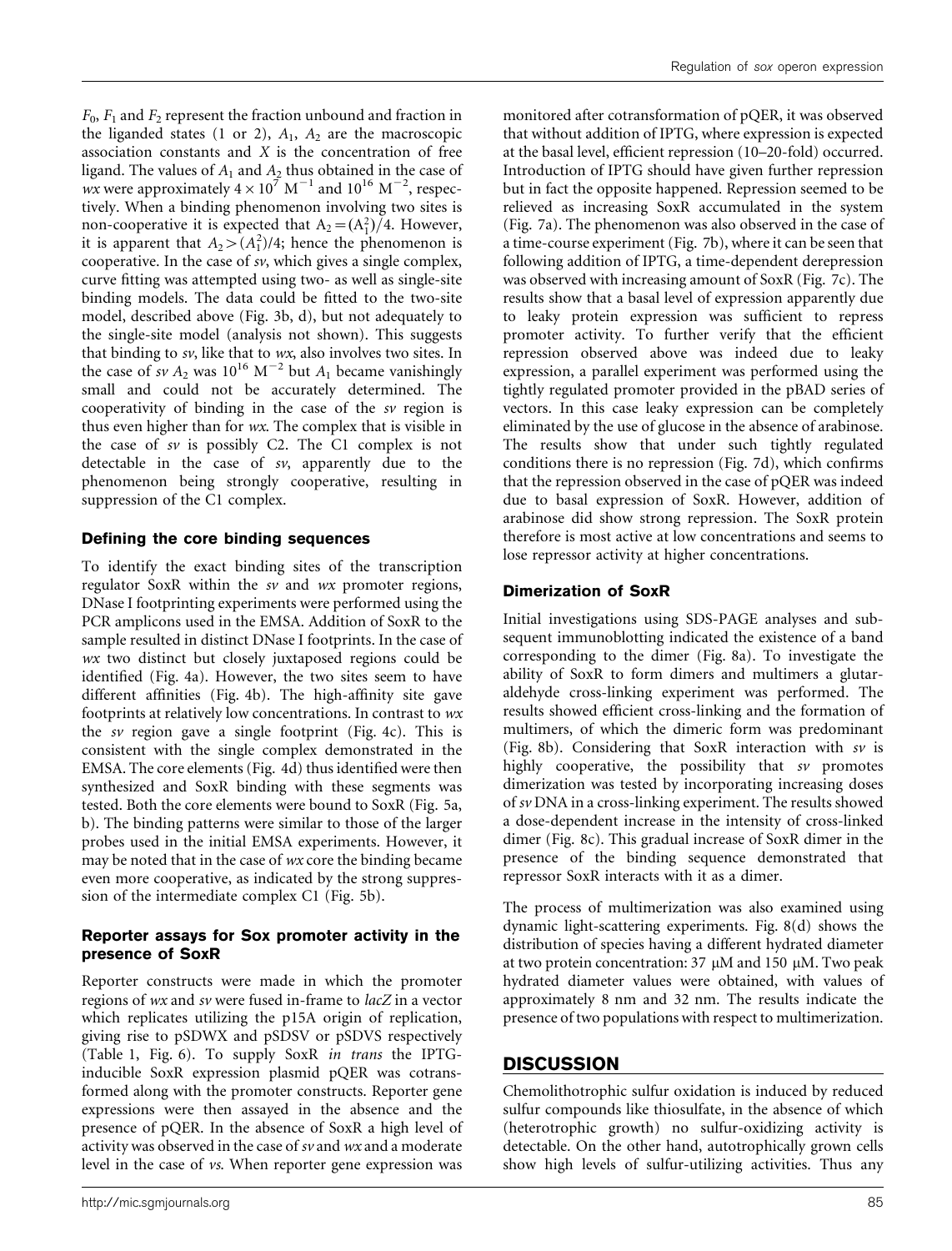

Fig. 4. DNase I protection assay to determine SoxR-binding sites in the  $wx$  (a, b) and sv (c) regions. The binding-site sequences are indicated by brackets. Footprinting was performed using 5 µM SoxR in A and C. In the case of (b) the concentration of SoxR was increased progressively  $(0, 1, 2, 3$  and  $5 \mu M)$ . Lane 1 in each case represents  $A + G$  ladder, 2 is DNase I ladder of free probe and 3 is DNase I ladder SoxR-bound probe. (d) Location of the binding sequences (boxes) in the sv and wx regions, H and L stand for high- and low-affinity site. The black bars represent the putative  $-35$  and  $-10$ sequences.

mutant that becomes constitutive must possess a level of activity under heterotrophic conditions that can match the level obtained by the wild-type under autotrophic conditions. In a previous study using *Paracoccus pantotrophus*, it was shown that an insertion within *soxS*, the gene immediately upstream of *soxR*, resulted in a low level of constitutive expression (about 10 %) under heterotrophic conditions (Rother *et al.*, 2005). Since this low level of

constitutive expression could be repressed by complementation with *soxR*, it was concluded that the phenotype was due to a polar effect of the *soxS* mutation on *soxR*. In this study, it has been demonstrated that direct inactivation of *soxR* resulted in a relatively higher (greater than 60 %) level of constitutive expression under heterotrophic conditions. The slight reduction in activity relative to the wild-type is possibly due to marginal retardation in growth rate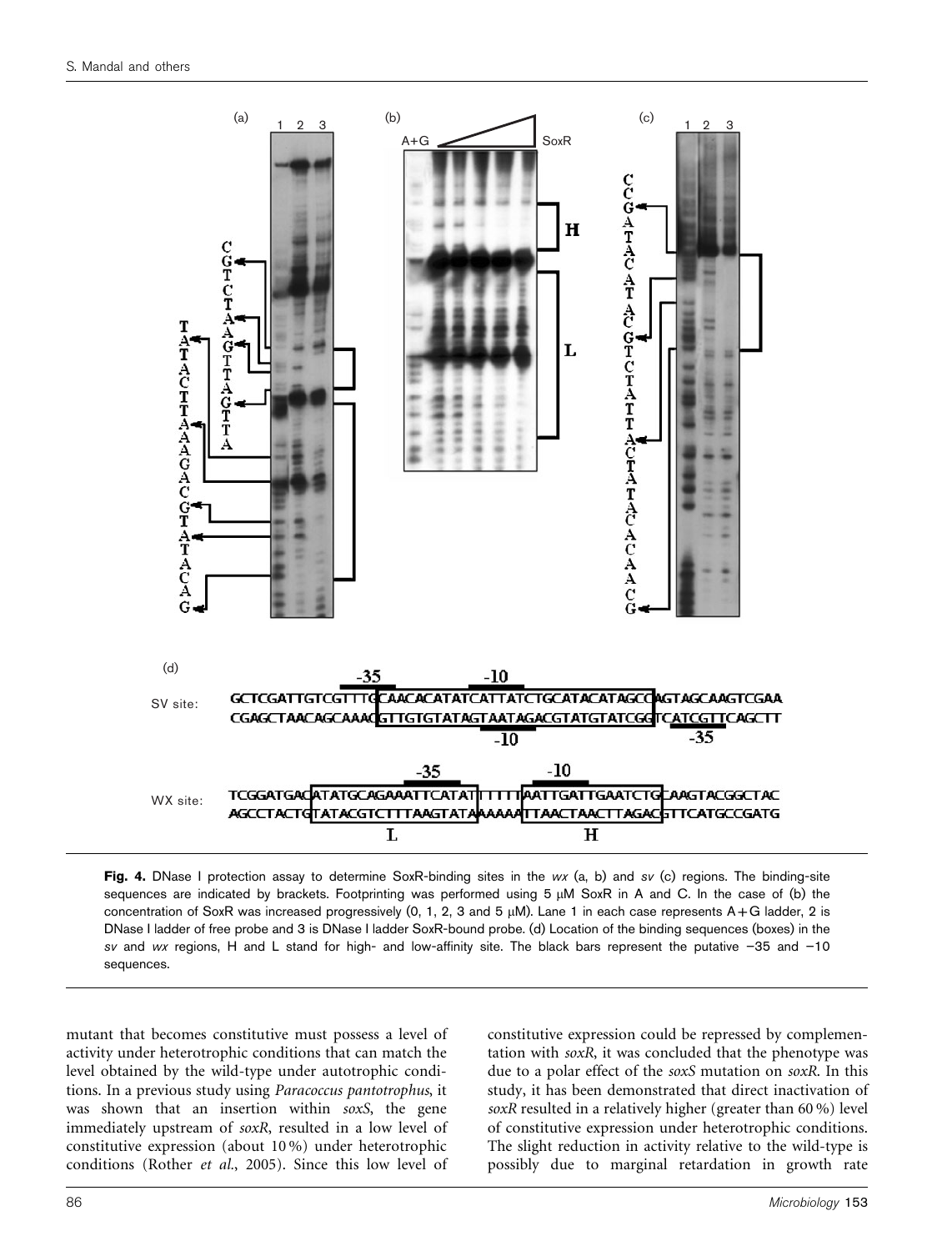

Fig. 5. EMSA of the core-binding region with SoxR. (a) Binding with the sv site. Binding was carried out with increasing concentrations of SoxR (lanes 1 to 6: 0, 6, 30, 45, 90 and 180 nM SoxR, respectively). (b) Binding with the wx site. Binding was carried out with increasing concentrations of SoxR (lanes 1 to 6: 0, 6, 30, 150, 300 and 600 nM SoxR, respectively).

(Fig. 2b). Under autotrophic (and also mixotrophic, data not shown) conditions, nearly 100 % wild-type level of activity was observed in the *soxR* mutant as compared to only 18 % in the case of the *soxS* mutant. These observations suggest that the phenotype reported earlier probably arises from partial impairment of *soxR* function whereas in this study the inactivation appears to be complete. In the case of the mutant reported here, it is unlikely that insertion in *soxR* had any effect on *soxS*, since it is upstream of *soxR*. Hence the constitutive phenotype of the KCT001 *soxR* mutant appears, by and large, to be *soxS* independent. The same argument can not be applied to the downstream gene *soxT*, which could potentially be affected due to insertion in *soxR*. However, it may be noted that the mutant did not show the delayed Sox phenotype (Lahiri *et al.*, 2006) and therefore apparently there is no polar effect on *soxT*.

SoxR was earlier demonstrated to bind to two intergenic regions within the *sox* locus of *Paracoccus pantotrophus*. In this study the binding of *Pseudaminobacter salicylatoxidans* KCT001 SoxR to the corresponding sites was examined. The binding isotherms presented in this study support a two-site model, as in both cases the data could be fitted to two-site

binding equations. The binding was cooperative in both cases but in the case of *sv* cooperativity was significantly greater than for *wx*, as is evident from the complete suppression of an intermediate complex in this case. The cooperativity may also be dictated by DNA conformation. It is interesting to note that when the minimal core sequence was used the cooperativity seemed to increase in the case of *wx*, as is indicated by the substantially diminished intensity of the intermediate band. The size of the core sequence (44 bp) is below the persistent length of DNA, which is considered to be about 100 bp (Shore *et al.*, 1981), and hence the core sequence is likely to be more rigid than the longer sequence. The rigidity may result in facilitated interactions between bound monomer, causing increased cooperativity. These differences indicate that binding could be potentially regulated by the flexibility of the DNA.

The two-site model that has been proposed on the basis of mathematical derivations is supported strongly by footprinting data, particularly in the case of *wx*, where two distinct footprints were visible, one of which represented a high-affinity and the other a low-affinity interaction site. In the case of *sv* only one footprint was obtained, which is



Fig. 6. Physical map of the reporter plasmid pSD5B and the recombinant SoxR expression vector pQER.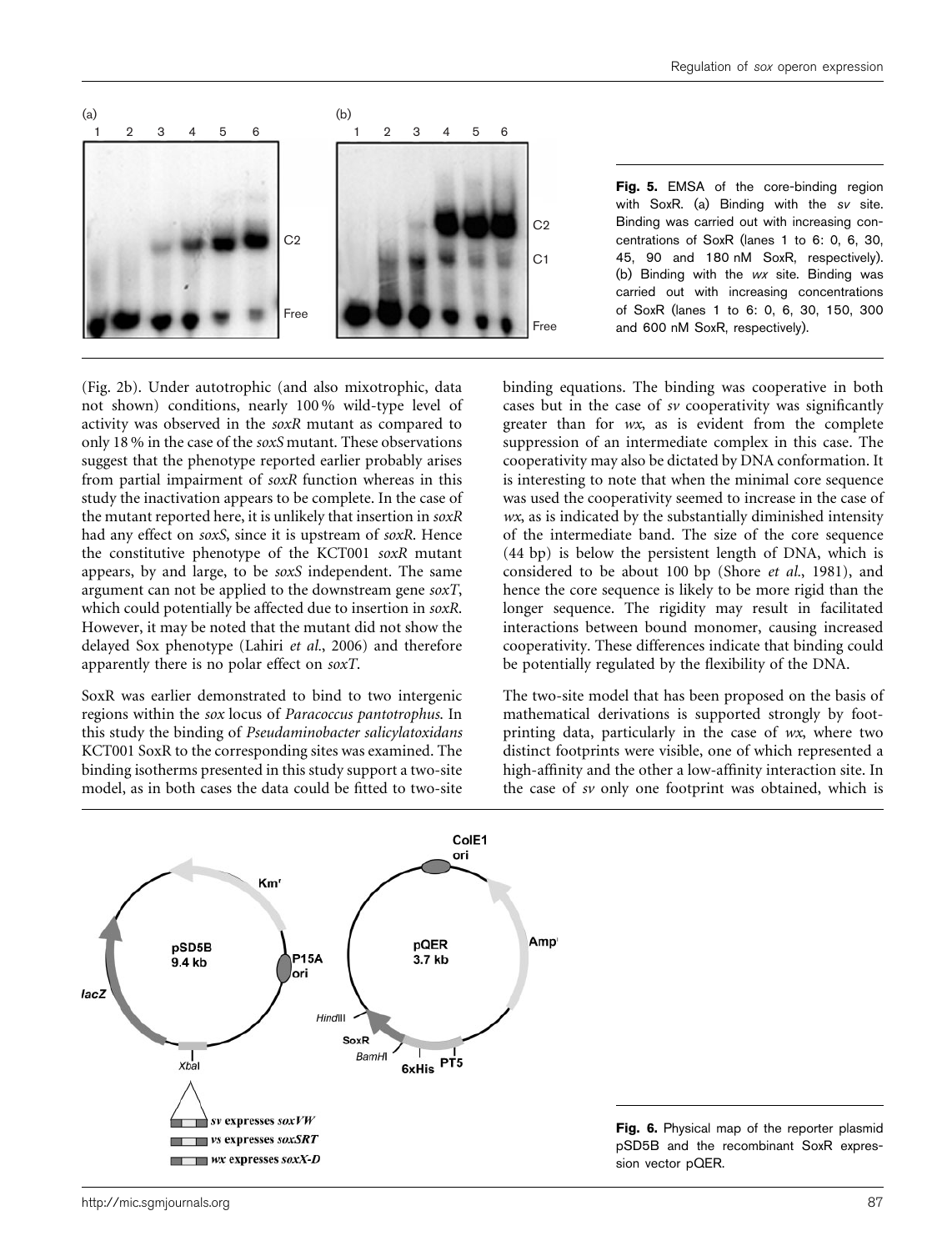

Fig. 7. Reporter assays for determining SoxR function. (a) E. coli XL-1 Blue transformed with promoter constructs pSDSV, pSDVS and pSDWX, either alone or in combination with SoxR expression vector pQER was assayed for the level of lacZ under uninducing or inducing (+1) conditions. The combinations tested were pSD5B, pSDSV (SV), pSDSV+pQER (SVR), pSDSV+pQER induced by IPTG (SVR+I), pSDVS (VS), pSDVS+pQER (VSR), pSDVS+pQER induced by IPTG (VSR+I), pSDWX (WX), pSDWX+pQER (WXR) and pSDWX+pQER induced by IPTG (WXR+I). (b)  $\beta$ -Galactosidase assay at different times of growth of E. coli cells harbouring either pSDWX (squares), pSDVS (triangles) or pSDSV (circles) in combination with pQER. Solid symbols are for IPTG-induced and open symbols are for non-induced cells. (c) Immunoblot analysis of SoxR present in equal amounts of cell-free extract of IPTG-induced E. coli cells harbouring both reporter and expression plasmids at different time points. (d) E. coli strain TOP10 transformed with promoter constructs pSDSV, pSDVS and pSDWX, either alone or in combination with SoxR expression vector pBADR was assayed for the level of lacZ under uninducing, repressing (+G) or inducing (+A) conditions. The combinations tested were pSDSV (SV), pSDSV+pBADR (SVR), pSDSV+pBADR repressed by glucose (SVR+G), pSDSV+pBADR induced by arabinose (SVR+A), pSDVS (VS), SDVS+pBADR (VSR), pSDVS+pBADR repressed by glucose (VSR+G), pSDVS+pBADR induced by arabinose (VSR+A), pSDWX (WX), pSDWX+pBADR (WXR), pSDWX+pBADR repressed by glucose (WXR+G) and pSDSV+pBADR induced by arabinose (WXR+A).

consistent with the single complex observed in the EMSA. It is however most likely that the binding at *sv*, like that at *wx*, represents a dimeric complex. This is evident not only from the binding curve but also from theoretical modelling studies (Bagchi *et al.*, 2005), which show that this region can form a stable dimeric complex. In addition, the observation that *sv* DNA promotes dimerization of SoxR, as evident from the cross-linking studies, gives further support to a dimeric site model. It is interesting to note that the *sv* promoter-operator appears to have a degree of symmetry, with two CATA sequences being positioned at equivalent sites on either side of the centre of symmetry (Fig. 9). A similar organization was also shown in the case of *Paracoccus pantotrophus*. This symmetrical disposition is probably

necessary as the promoter is a bi-directional one. Hence, although SoxR binds to both the loci *sv* and *wx*, the binding patterns are dissimilar; this is probably a reflection of the fact that the two promoters *sv* and *wx* function in different contexts. The *wx* promoter drives the expression of genes directly involved in sulfur oxidation. In this case a relatively more subtle regulation is perhaps required as the gene products perform an intricate metabolic function under conditions of autotrophy. In contrast, in the case of *sv*, which controls the expression of genes encoding auxiliary proteins required for Sox function, the regulation need not be 'rheostatic'; on the other hand an abrupt repression or derepression may be required. Cooperative mechanisms generally cater to such abrupt situations and therefore it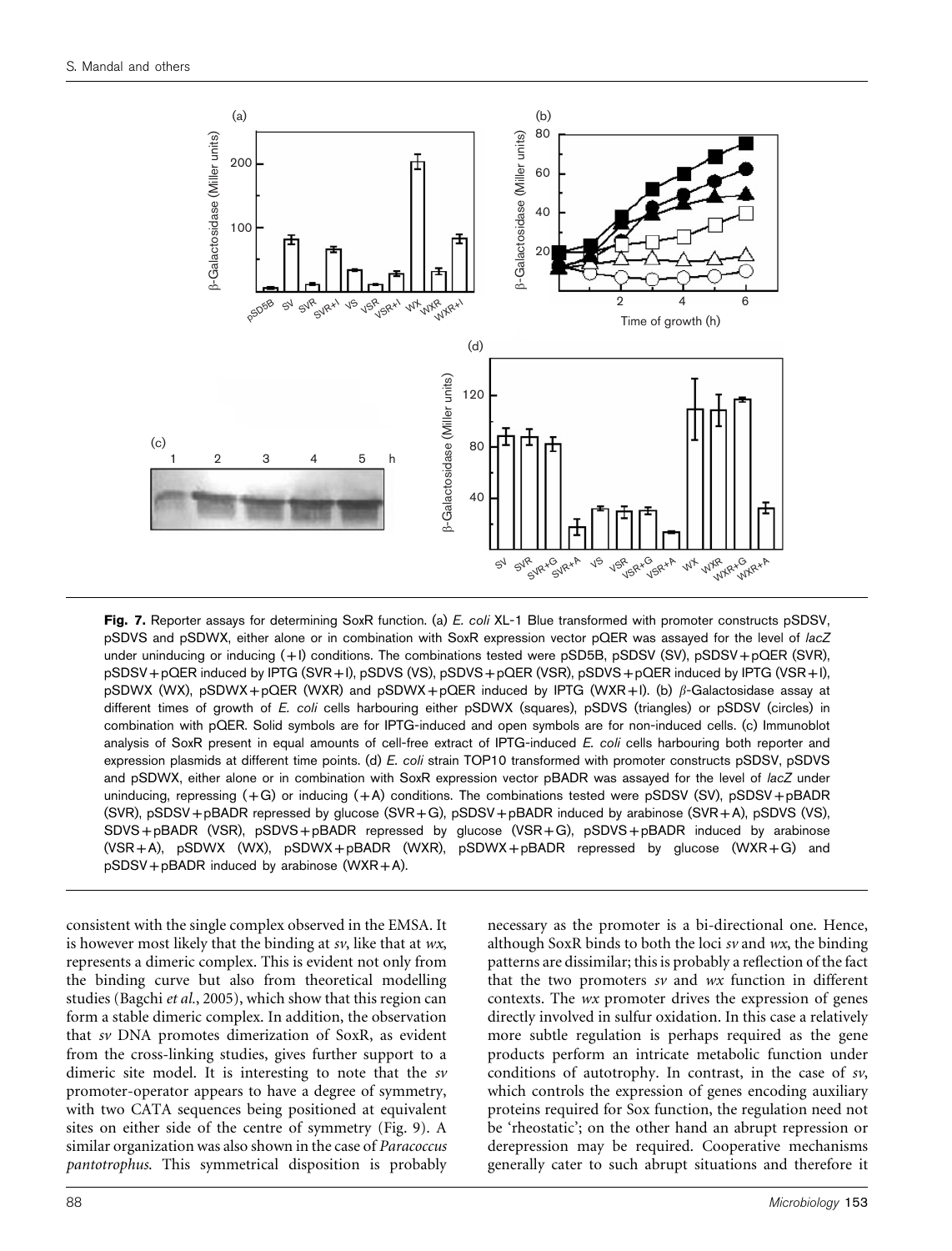

Fig. 8. Multimeric nature of SoxR. (a) Immunoblotting of purified His-tagged SoxR with anti-His antibody. (b) SDS-PAGE profile of glutaraldehyde cross-linked SoxR. Lane M, molecular mass markers; lanes 1, 2 and 3, cross-linked SoxR with 0%, 0.01 % and 0.005 % (v/v) glutaraldehyde, respectively. (c) Glutaraldehyde cross-linking of SoxR in the presence of increasing amount of sv DNA. SoxR was incubated for 10 min with the DNA; 0.01 % (v/v) glutaraldehyde was added with the reaction mixture just before sample buffer was added. Samples were boiled for further SDS-PAGE analysis. Lanes 1–5 represent cross-linking in the presence of 0, 0.5, 1, 1.5, 2 µg sv DNA, respectively. (d) Dynamic light-scattering experiments carried out at 37  $\mu$ M ( $\circ$ ) and 150  $\mu$ M ( $\bullet$ ) of SoxR, respectively. The percentage of scattered species was plotted against the hydrated diameter of the protein. In each experiment, the output of a single run is an average of 20 independent scans of 10 s duration. The data presented are means of five independent measurements.

| Kct SV |           |                                                                 |  |
|--------|-----------|-----------------------------------------------------------------|--|
| pp     | sv        | ACGCCATAATTTGA-ACATAGGAATATTCTAATATAACGCCGGCGGCCGGCCAAGCATCG    |  |
|        |           | ***<br>*** *<br>*****<br>$\pi$<br>*<br>*** *                    |  |
|        |           | Low affinity<br>High affinity                                   |  |
|        |           | site<br>site                                                    |  |
| Ket    | <b>UX</b> |                                                                 |  |
| pp     | wх        | ATACATATAA-ATATTCAAAAATTGCTATATTTCTGTTGTAAGGATCGGCATCCATTCGCTAT |  |
|        |           |                                                                 |  |

Fig. 9. Alignment of the core SoxR-binding regions of KCT001 (Kct) with those of Paracoccus pantotrophus (pp). The bar on the sequence represents the DNase I protected region by SoxR. The shaded sequences are near-exact repeats.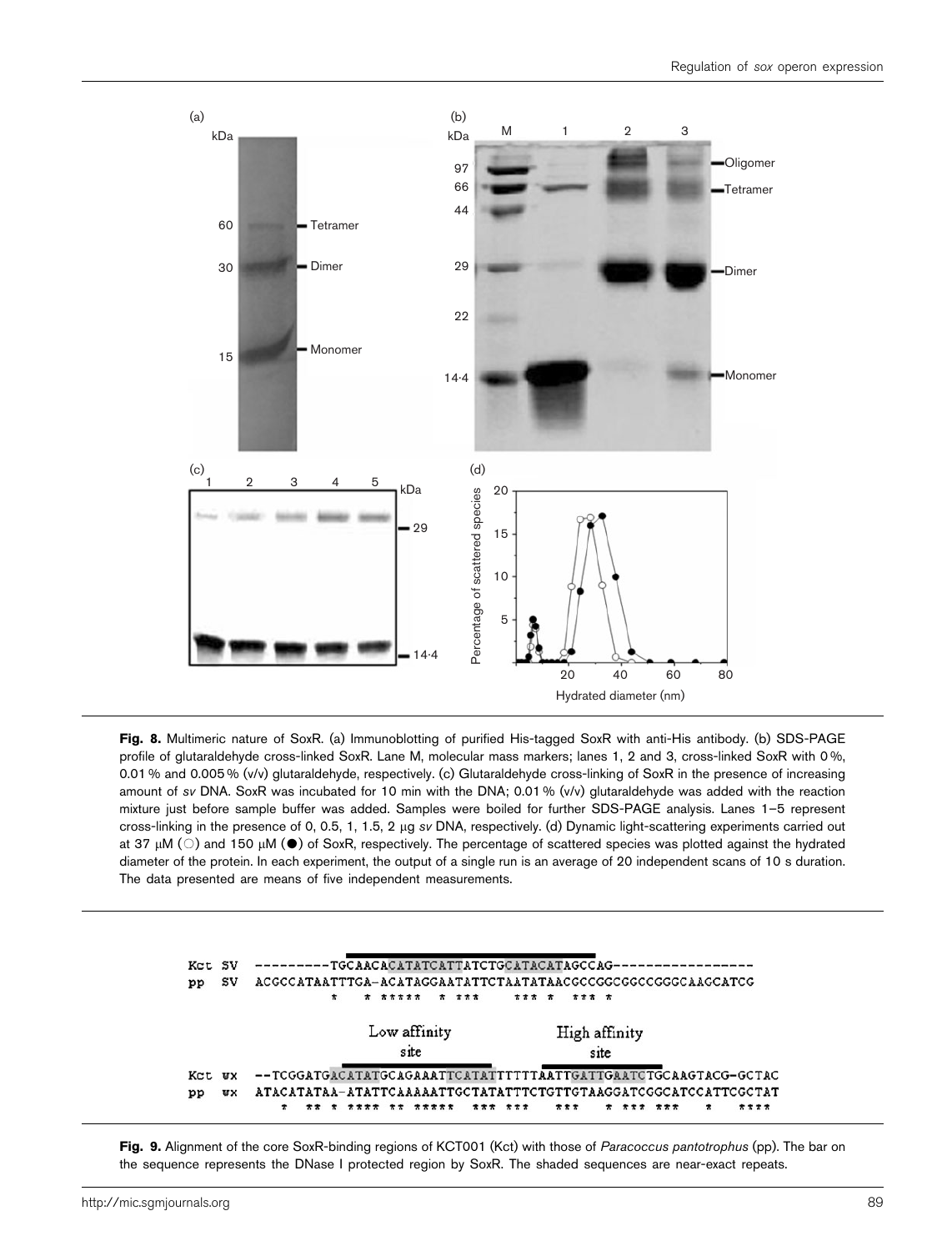probably makes sense that the binding to *sv* is highly cooperative.

The various pieces of evidence reported in this study and the previous attempts to derive a model for SoxR binding suggest the importance of dimerization. Using several methods the efficient dimerization of SoxR has been demonstrated here for the first time. Cross-linking experiments clearly indicated the formation of dimer. Light-scattering experiments indicated the presence of two species, the larger one having a four times larger diameter. Considering that the volume should be proportional to the diameter cubed and that mass is proportional to volume, it appears, with some approximation, that a fourfold increase in diameter reflects a twofold increase in mass. The process of dimerization, although it takes place spontaneously, is further stimulated in the presence of binding sequences, *sv* DNA in particular. The differences in the binding patterns to *sv* and *wx* can also be explained on the basis of dimerization. It may be noted that in the case of *wx* two sites, a high-affinity and a lowaffinity one, can be clearly demarcated. The two sites, although located side by side, are separated by a couple of nucleotides. In such a situation it appears that the highaffinity site is engaged first followed by the low-affinity site. Once the two sites are occupied the monomers interact with each other, resulting in cooperativity. The *sv* site on the other hand appears symmetrical, with two sites located side by side without any apparent gap. It is extremely difficult to understand the exact sequence of events in such cases of highly cooperative interaction, but the present account of the *sv* site binding is consistent with earlier theoretical findings (Bagchi *et al.*, 2005).

The dissociation constants appeared to be in the nanomolar order, which may be considered as sufficiently strong. Such strong interactions mean that the amount of SoxR required for saturation binding is extremely small. That SoxR is indeed an efficient repressor at low concentrations is evident from the reporter assays performed in *E. coli*. The basal level of expression produced due to leaky expression was enough to bring about substantial repression. Interestingly, repression was reversed as the level of SoxR was increased, thereby indicating that SoxR could become inactive at higher concentrations. This could either be due to the formation of inactive aggregates or have other causes not clear at present.

## ACKNOWLEDGEMENTS

S. M., S. C. and B. D. are grateful to CSIR for their research fellowships. This paper is dedicated to the memory of P. Roy, who initiated this study before his untimely demise. We thank P. K. Chakrabartty and Wriddhiman Ghosh for going through the manuscript.

### REFERENCES

Appia-Ayme, C. & Berks, B. C. (2002). SoxV, an orthologue of the CcdA disulfide transporter, is involved in thiosulfate oxidation in *Rhodovulum sulfidophilum* and reduces the periplasmic thioredoxin SoxW. *Biochem Biophys Res Commun* 296, 737–741.

Appia-Ayme, C., Little, P. J., Matsumoto, Y., Leech, A. P. & Berks, B. C. (2001). Cytochrome complex essential for photosynthetic oxidation of both thiosulfate and sulfide in *Rhodovulum sulfidophilum*. *J Bacteriol* 183, 6107–6118.

Bagchi, A., Roy, D. & Roy, P. (2005). Homology modeling of a transcriptional regulator SoxR of the lithotrophic sulfur oxidation (Sox) operon in a-Proteobacteria. *J Biomol Struct Dyn* 22, 571–578.

Bardischewsky, F. & Friedrich, C. G. (2001). The *shxVW* locus is essential for oxidation of inorganic sulfur and molecular hydrogen by *Paracoccus pantotrophus* GB17: a novel function for lithotrophy. *FEMS Microbiol Lett* 202, 215–220.

Bullock, W. O., Fernandez, J. M. & Short, J. M. (1987). XL1-Blue: a high efficiency plasmid transforming *recA Escherichia coli* strains with beta-gatactosidase selection. *BioTechniques* 5, 376–378.

Deb, C., Stackebrandt, E., Padella, S., Saha, A. & Roy, P. (2004). Phylogenetically diverse new sulfur chemolithotrophs of  $\alpha$ -Proteobacteria isolated from Indian soils. *Curr Microbiol* 48, 452–458.

Friedrich, C. G. (1998). Physiology and genetics of sulfur-oxidizing bacteria. *Adv Microb Physiol* 39, 235–289.

Friedrich, C. G., Quentmeier, A., Bardischewsky, F., Rother, D., Kraft, R., Kostka, S. & Prinz, H. (2000). Novel genes coding for lithotrophic sulfur oxidation of *Paracoccus pantotrophus* GB17. *J Bacteriol* 182, 4677–4687.

Friedrich, C. G., Rother, D., Bardischewsky, F., Quentmeier, A. & Fischer, J. (2001). Oxidation of reduced inorganic sulfur compounds by bacteria: emergence of a common mechanism? *Appl Environ Microbiol* 67, 2873–2882.

Jain, S., Kaushal, D., Dasgupta, S. K. & Tyagi, A. K. (1997). Construction of shuttle vectors for genetic manipulation and molecular analysis of mycobacteria. *Gene* 190, 37–44.

Kelly, D. P. (1989). Physiology and biochemistry of unicellular sulfur bacteria. In *Autotrophic Bacteria*, pp. 193–217. Edited by H. G. Schlegel & B. Bowien. Madison, WI: Springer-Verlag, Berlin Science Tech Publishers.

Lahiri, C., Mandal, S., Ghosh, W., Dam, B. & Roy, P. (2006). A novel gene cluster *soxSRT* is essential for the chemolithotrophic oxidation of thiosulfate and tetrathionate by *Pseudaminobacter salicylatoxidans* KCT001. *Curr Microbiol* 54, 267–273.

Meulenberg, R., Pronk, J. T., Hazeu, W., Bos, P. & Kuenen, J. G. (1992). Oxidation of reduced sulfur compounds by intact cells of *Thiobacillus acidophilus*. *Arch Microbiol* 157, 161–168.

Miller, J. H. (1972). *Experiments in Molecular Genetics*, pp. 352–355, 403–404. Cold Spring Harbor, NY: Cold Spring Harbor Laboratory.

Miller, V. L. & Mekalanos, J. J. (1988). A novel suicide vector and its use in construction of insertion mutations: osmoregulation of outer membrane proteins and virulence determinants in *Vibrio cholerae* requires *toxR*. *J Bacteriol* 170, 2575–2583.

Mukhopadhyaya, P. N., Deb, C., Lahiri, C. & Roy, P. (2000). A *soxA* gene, encoding a diheme cytochrome *c*, and a *sox* locus, essential for sulfur oxidation in a new sulfur lithotrophic bacterium. *J Bacteriol* 182, 4278–4287.

Randell, J. C. & Coen, D. M. (2004). The herpes simplex virus processivity factor, UL42, binds DNA as a monomer. *J Mol Biol* 335, 409–413.

Rother, D., Henrich, H. J., Quentmeier, A., Bardischewsky, F. & Friedrich, C. G. (2001). Novel genes of the *sox* gene cluster, mutagenesis of the flavoprotein SoxF, and evidence for a general sulfur-oxidizing system in *Paracoccus pantotrophus* GB17. *J Bacteriol* 183, 4499–4508.